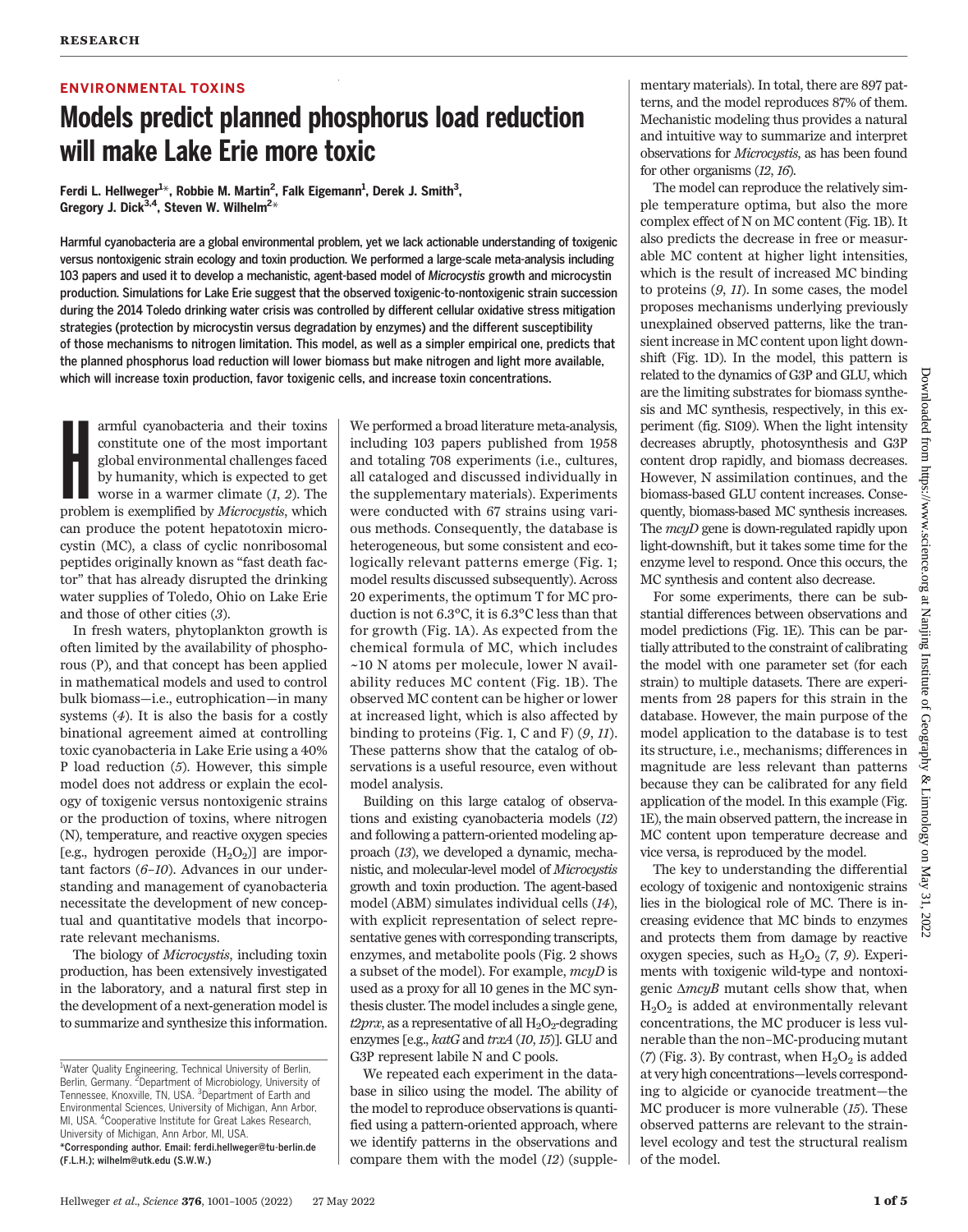Fig. 1. Patterns of toxin production in Microcystis and comparison with model. (A) Temperature optima for MC production and growth ( $n = 20$ ); error bars are 95% CIs. (B) MC content under lower N  $(n = 41)$  and P  $(n = 24)$  relative to control; values are  $log<sub>2</sub>$  ratios. (C) MC content (solid symbols) or mcy transcripts (open symbols) at high relative to low light (HL/LL) ( $n = 16$ ); values are log<sub>2</sub> ratios. Diagonal solid line is 1:1 (indicating perfect model-data agreement), and the dashed line is linear regression;  $R^2$  = 0.77. (**D** and **E**) Transient response of MC content to changes in light (D) and temperature (E) in continuous culture. Data are from (8, 27). (F) MC content versus light. Data are from (11). Symbols are data, and lines are models in (D) to (F). (G) Relative fitness of toxigenic and nontoxigenic strains in mono- and coculture under various light, temperature, and nutrient conditions ( $n = 13$ ). Growth rate difference ( $\Delta$  Gr. rate) indicates the toxigenic – nontoxigenic growth rate. Co- $H_2O_2$  is a coculture simulation with the  $H_2O_2$  damage turned off to illustrate that the advantage of the toxigenic strain in coculture is the result of interaction through  $H<sub>2</sub>O<sub>2</sub>$ . Data are from (18). nd, no data.

Fig. 2.  $H_2O_2$  generation, damage to enzymes and protection by MC, or degradation by T2prx in the model. Only select components and processes are shown; see supplementary materials for full model details.  $H_2O_2$  is generated by photosynthesis and respiration, diffuses across the membrane, and inhibits enzymes, including PSURbcL and RptMH (ribosome). MC is synthesized from G3P and GLU and binds to and protects enzymes. T2prx (peroxiredoxin, used as a proxy for all  $H_2O_2$  degradation enzymes) degrades  $H_2O_2$ .



The model includes generation of  $H_2O_2$ , damage to enzymes by  $H_2O_2$ , and two  $H_2O_2$ management systems, including protection by MC and degradation by T2prx (which represents all  $H_2O_2$ -degrading enzymes) (Fig. 2), and it reproduces the observations (Fig. 3). The pattern at low- $H_2O_2$  levels can simply be attributed to protection by MC. The pattern at high- $H_2O_2$  levels is more complex. In the model, before the  $H_2O_2$  addition, the wildtype strain relies on the MC system for  $H_2O_2$ 

management and has the T2prx system downregulated. When hit with  $H_2O_2$ , the MC system is overwhelmed. The cells express  $t2prx$ , but by this time, the ribosomes are damaged and the cells cannot synthesize T2prx enzymes and do not recover. The mutant, however, has the T2prx system active before  $H_2O_2$  addition and rapidly degrades the  $H_2O_2$  and recovers. These are the mechanisms underlying the pattern in the model, which is consistent with the observed pattern. The model thus constitutes a

viable mechanistic explanation or hypothesis for the mechanisms responsible for the observed pattern.

In the high- $H_2O_2$  experiment, the toxigenic strain down-regulated  $H_2O_2$ -degrading enzymes under ambient conditions. This general strategy of protection against  $H_2O_2$  by MC over degradation with enzymes may also be reflected in the gene repertoire of *Microcystis* strains—e.g., katG genes are less frequently found in toxigenic genotypes (10).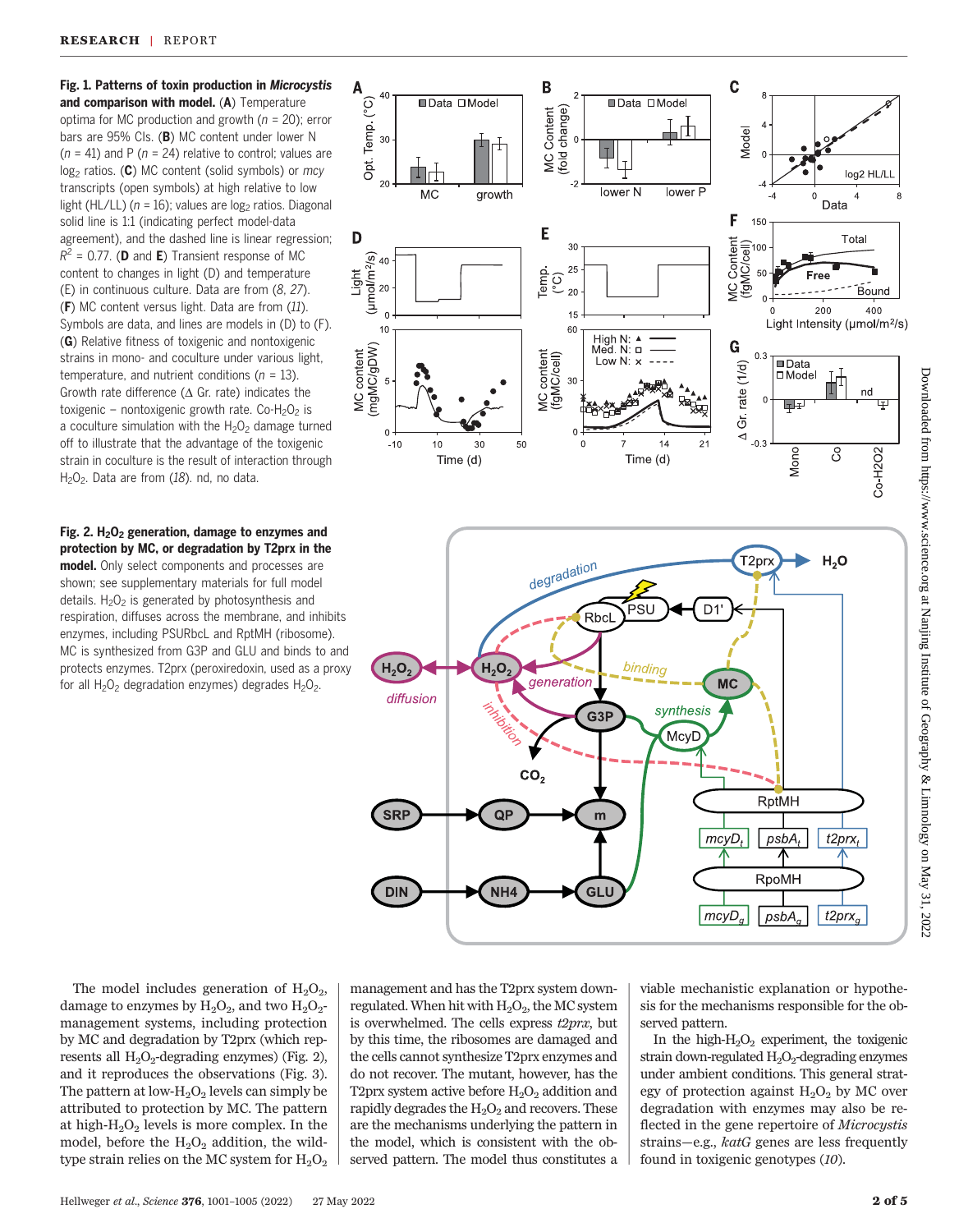$H<sub>2</sub>O<sub>2</sub>$  readily diffuses across cell membranes, and the model predicts that degradation by the nontoxigenic strain leads to lower extracellular  $H_2O_2$  levels, which also benefits the toxigenic strain—like the interaction between marine cyanobacteria and heterotrophic bacteria demonstrated previously (17). This interaction mechanism can explain observations where toxigenic strains outcompete nontoxigenic strains in coculture, despite equal or lower growth rate in monoculture (18, 19) (Fig. 1G).

The success of the model in reproducing Microcystis biology suggests that it may provide useful insights into ecology at the field scale. To test this, we simulate the water column around the Toledo drinking water intake during the 2014 growing season, when MC was detected in the drinking water (Fig. 4A). We use a simplified approach and simulate a completely mixed box [continuous stirred tank reactor (CSTR)] with dissolved inorganic

nitrogen (DIN) and soluble reactive phosphorus (SRP) input rates estimated from observed in situ DIN, SRP, and phycocyanin (PCN) concentrations and including estimates of photochemical  $H_2O_2$  production (20) (details in section S3). The simulation includes toxigenic and nontoxigenic strains that differ only in their  $H_2O_2$  management strategy-i.e., the toxigenic strain has  $mcyD$  and the nontoxigenic has t2prx—so any differences in their behavior can be directly attributed to these mechanisms. The parameters of the Lake Erie strains (same for toxigenic and nontoxigenic) were calibrated within the range of the laboratory strains, except that a lower  $H_2O_2$  membrane permeability is needed, which may be associated with colony formation in the field.

The succession from toxigenic to nontoxigenic strains in the model is the result of differences in  $H_2O_2$  management strategies that have different susceptibilities to N limitation





(fig. S111). In June and July, the DIN concentration is high, and the toxigenic strain can synthesize sufficient MC to protect its enzymes it incurs less damage and outcompetes the nontoxigenic strain. In August and September, DIN is depleted, curtailing the production of MC by the toxic strain, which increases damage and lowers its growth rate. The  $t2prx$ system of the nontoxic strain is not affected by the lower DIN, and it outcompetes the toxic strain at that time.

Laboratory experiments show that N limitation results in lower MC levels (Fig. 1B) and that MC helps protect against  $H_2O_2$  at ambient concentrations (Fig. 3) (7, 9). Together, these observations (and the model) suggest that toxigenic Microcystis is more vulnerable to  $H<sub>2</sub>O<sub>2</sub>$  under N limitation, although that hypothesis has not yet been tested experimentally at environmental  $H_2O_2$  levels.

Although our model does not consider all factors expected to affect strain-level ecology and toxin production (10, 21), it is based on mechanisms and reproduces the laboratory and field observations. It therefore represents a step forward in the mechanistic understanding of toxic cyanobacteria ecology and can inform lake management.

We used the model to evaluate load reduction scenarios, including 40% reduction in N, P, and both N and P (Fig. 4B). The largest biomass decrease is predicted for the N and P scenario, but all scenarios produce a decrease and none reach 40%, pointing to N, P, and light limitation. For the P-only reduction scenario, total *Microcustis* biomass decreases, but the increased N and light availability increase MC synthesis by the toxigenic strain (Fig. 1, B, C, D, and F), which lowers  $H_2O_2$ damage and increases the toxigenic fraction. The toxigenic cells have more MC, and there are more of them. These two factors counteract the decrease in biomass and lead to increased MC concentration. When the effect of N and light on MC production is removed in the model, it predicts that MC concentration will decrease also for the P-only reduction scenario (Fig. 4B, part 1). Simulations where the P load reduction is focused earlier, when P is limiting (Fig.  $4A$ , part  $5(22)$ , are more effective at controlling biomass but will further increase MC concentrations through the same mechanisms as those for the even reduction (fig. S117). This pattern emerges in the relatively complex model, but the causal chain is simple and is predicted using a simple calculation or model that builds on mass balance and previous models and is parameterized directly from laboratory experiments (23, 24) (Fig. 4C and section S4).

In addition to changes in nutrient loads, global warming is expected to affect the lake  $(1-3, 25)$ . For present loading, the model predicts cyanobacteria biomass increases and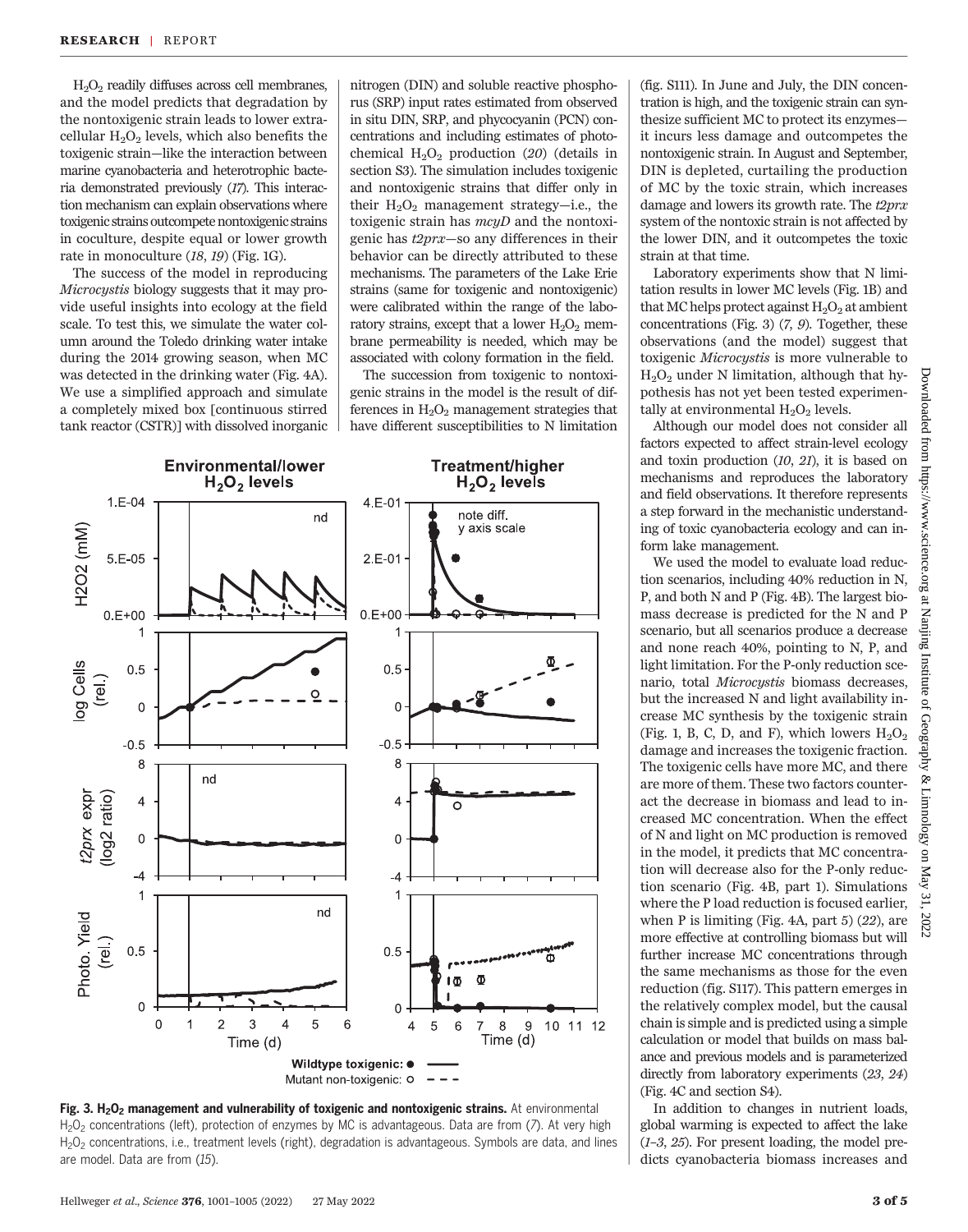

Fig. 4. Lake Erie simulation. Station W12 in 2014. (A) BaseCase model (lines) and data (symbols) versus time. From top to bottom, cyanobacteria biomass (PCN), toxigenic fraction, particulate and dissolved MC concentration (methanolextractable fraction),  $H_2O_2$  concentration, and nutrient concentrations are shown. See section S3 for additional results and discussion. Data are from this study and other sources (section S3). (B) Management and temperature scenarios. Shown are reductions in average PCN and observable MC relative to the current loading (CTRL) and temperature. Part 1 (top) is for present

temperature and shows all management scenarios, as well as results from the simple model and a diagnostic run to illustrate the effect of N and light. Part 2 (bottom) is for various temperature scenarios and shows current loading (CTRL) and 40% P-only reduction (40%P). (C) Response of full complex and a simpler model to reductions in P loading. From top to bottom, volume-based MC concentration ( $C_{MC}$ ), toxigenic fraction ( $f_{TOX}$ ), biomass-based MC content ( $R_{MC}$ ), DIN concentration, and cyanobacteria biomass (PCN) are shown. The asterisk indicates units converted using 0.35 gC/gDW and 89 gC/gPCN, see table S4.

MC concentration decreases with rising temperature (Fig. 4B, part 2, CTRL). These results and observations of lower temperature optima for MC synthesis (Fig. 1A) suggest that toxin concentrations will not go up with the expected increase in biomass and brightens the otherwise bleak outlook for harmful cyanobacteria blooms. The model predicts that the temperature effect superimposes those of nutrient load reductions, and for the 40%P scenario, the net effect is a reduction in MC concentration for the higher temperature increase evaluated (Fig. 4B, part 2, 40%P). However, the decrease in MC concentration for this scenario is the result of the warmer temperature and not the P load reduction—i.e., the load reduction still increases the MC concentration relative to the warmer BaseCase scenario. These results suggest that P-only management is counterproductive for reducing MC concentration under all climate sce-

narios evaluated, and they support a dual N and P management strategy.

Our results suggest that future management efforts limited to P will increase relative availability of N and light, promote toxigenic strains, and increase toxin concentrations. This mechanism may be in part responsible for the presently observed resurgence of toxic cyanobacteria after historical P load reductions to Lake Erie and many other systems (26). Lake health is endangered by climate change and can be threatened by management actions that are well intended but based on an incomplete understanding of Microcystis biology and biochemistry. We may presently be witnessing the consequences of both threats

#### REFERENCES AND NOTES

- 1. H. W. Paerl, J. Huisman, Science 320, 57–58 (2008).
- 2. S. C. Chapra et al., Environ. Sci. Technol. 51, 8933–8943 (2017).
- 3. G. S. Bullerjahn et al., Harmful Algae 54, 223–238 (2016).
- 4. D. W. Schindler, S. R. Carpenter, S. C. Chapra, R. E. Hecky, D. M. Orihel, Environ. Sci. Technol. 50, 8923–8929 (2016).
- 5. United States Environmental Protection Agency, "U.S. Action Plan for Lake Erie" (2018); [https://www.epa.gov/glwqa/](https://www.epa.gov/glwqa/us-action-plan-lake-erie) [us-action-plan-lake-erie](https://www.epa.gov/glwqa/us-action-plan-lake-erie).
- 6. C. J. Gobler et al., Harmful Algae 54, 87–97 (2016).
- 7. C. Dziallas, H.-P. Grossart, PLOS ONE 6, e25569 (2011). 8. R. M. Martin et al., Front. Microbiol. 11, 601864
- (2020).
- 9. Y. Zilliges et al., PLOS ONE 6, e17615 (2011).
- 10. G. J. Dick et al., Environ. Microbiol. 23, 7278–7313 (2021).
- 11. C. Wiedner et al., Appl. Environ. Microbiol. 69, 1475–1481 (2003).
- 12. F. L. Hellweger et al., Environ. Microbiol. 18, 2721–2731  $(2016)$
- 13. V. Grimm et al., Science 310, 987-991 (2005).
- 14. F. L. Hellweger, R. J. Clegg, J. R. Clark, C. M. Plugge, J.-U. Kreft, Nat. Rev. Microbiol. 14, 461–471 (2016).
- 15. J. M. Schuurmans et al., Harmful Algae 78, 47–55 (2018)
- 16. D. N. Macklin et al., Science 369, eaav3751 (2020).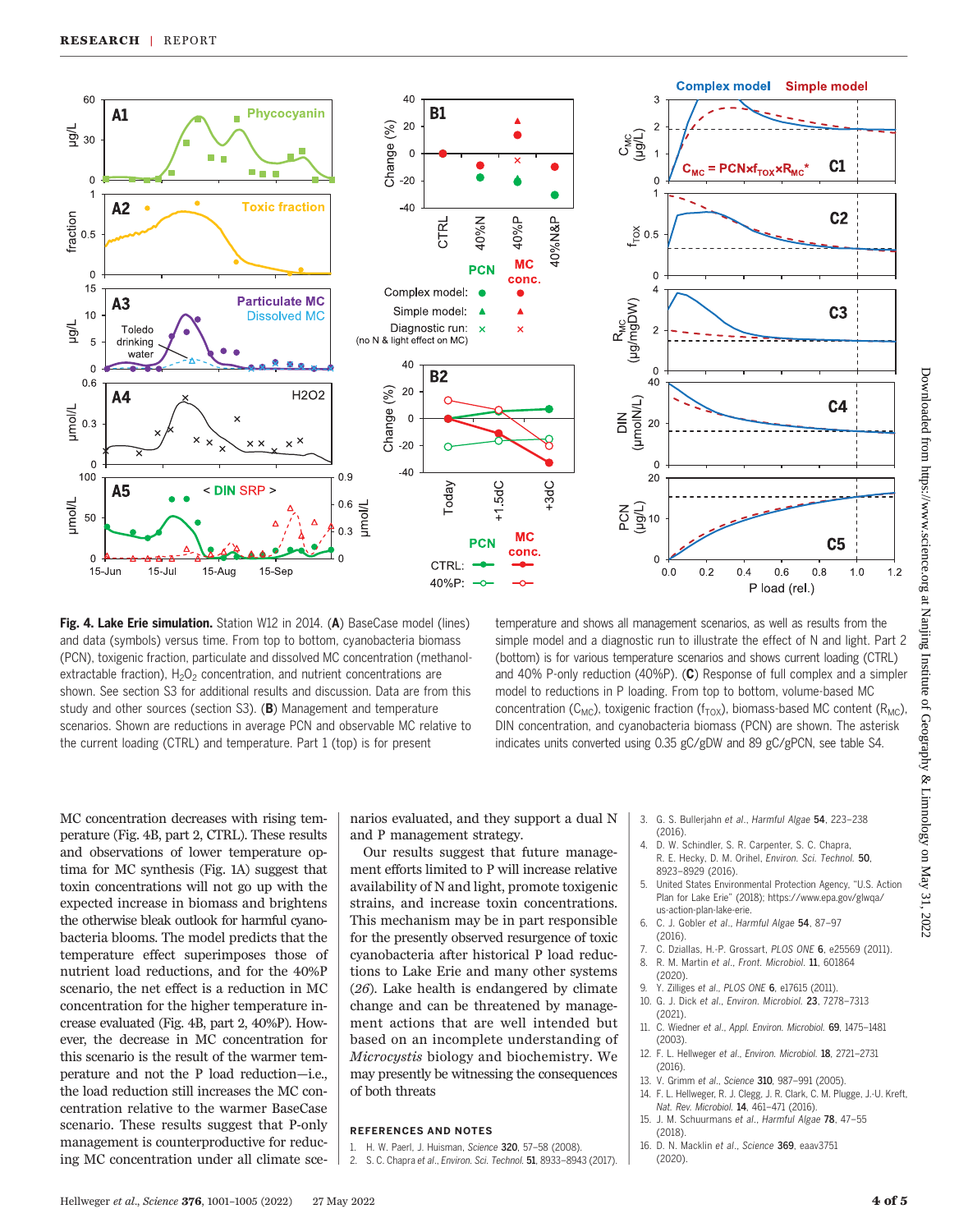- 17. J. J. Morris, Z. I. Johnson, M. J. Szul, M. Keller, E. R. Zinser, . PLOS ONE 6, e16805 (2011).
- 18. L. Lei, C. Li, L. Peng, B.-P. Han, Ecotoxicology 24, 1411–1418 (2015).
- 19. D. Schatz et al., Environ. Microbiol. 7, 798–805 (2005).
- 20. R. M. Cory et al., Front. Mar. Sci. 4, 377 (2017).
- 21. S. W. Wilhelm, G. S. Bullerjahn, R. M. L. McKay, mBio 11, e00529-20 (2020).
- 22. R. P. Stumpf, T. T. Wynne, D. B. Baker, G. L. Fahnenstiel, PLOS ONE 7, e42444 (2012).
- 23. B. M. Long, G. J. Jones, P. T. Orr, Appl. Environ. Microbiol. 67, 278–283 (2001).
- 24. C. Vézie, J. Rapala, J. Vaitomaa, J. Seitsonen, K. Sivonen, Microb. Ecol. 43, 443–454 (2002).
- 25. J. Trumpickas, B. J. Shuter, C. K. Minns, J. Great Lakes Res. 35, 454–463 (2009).
- 26. H. W. Paerl et al., Hydrobiologia 847, 4359–4375 (2020).
- 27. H. Utkilen, N. Gjølme, Appl. Environ. Microbiol. 58, 1321–1325 (1992).

28. F. L. Hellweger, fhellweger/Microcystis: version 1, version 1.0, Zenodo (2022); [https://doi.org/10.5281/](https://doi.org/10.5281/zenodo.6383659) [zenodo.6383659.](https://doi.org/10.5281/zenodo.6383659)

#### ACKNOWLEDGMENTS

Funding: This study was supported by National Oceanographic and Atmospheric Administration (NOAA) grant NA18NOS4780175 (to F.L.H. and S.W.W.). This is NOAA contribution no. 1018. This work was also supported by National Institute of Environmental Health Sciences grant 1P01ES028939-01 (to S.W.W.), National Science Foundation grant OCE-1840715 (to S.W.W.), NOAA grant NA17NOS4780186 (to G.J.D.), and National Science Foundation grant OCE-1736629 (to G.J.D.). Author contributions: Conceptualization: F.L.H. Data curation: F.E. Formal analysis: F.L.H., R.M.M., D.J.S., and F. E. Funding acquisition: F.L.H., S.W.W., and G.J.D. Investigation: F.L.H., R.M.M., D.J.S., and F.E. Methodology: F.L.H. Project administration: F.L.H. and S.W.W. Resources: S.W.W. Software: F.L.H. Supervision: F.L.H. and G.J.D. Validation: F.L.H., R.M.M., D.J.S., and F.E. Visualization: F.L.H. Writing - original draft: F.L.H. Writing - review and editing: F.L.H., R.M.M., S.W.W., D.J.S., G.J.D., and F.E. Competing interests: The authors declare that they have no competing interests. Data and materials availability: The model code is available at Zenodo (28). The metagenomic reads used to calculate the fraction of toxic Microcystis are publicly available under NCBI BioProject no. PRJNA464361. License information: Copyright @ 2022 the authors, some rights reserved; exclusive licensee American Association for the Advancement of Science. No claim to original US government works. [https://www.](https://www.science.org/content/page/science-licenses-journal-article-reuse) [science.org/about/science-licenses-journal-article-reuse](https://www.science.org/content/page/science-licenses-journal-article-reuse)

#### SUPPLEMENTARY MATERIALS

[science.org/doi/10.1126/science.abm6791](https://science.org/doi/10.1126/science.abm6791) Supplementary Text Figs. S1 to S131 Tables S1 to S37 References (29–180) MDAR Reproducibility Checklist

Submitted 7 October 2021; accepted 25 March 2022 10.1126/science.abm6791